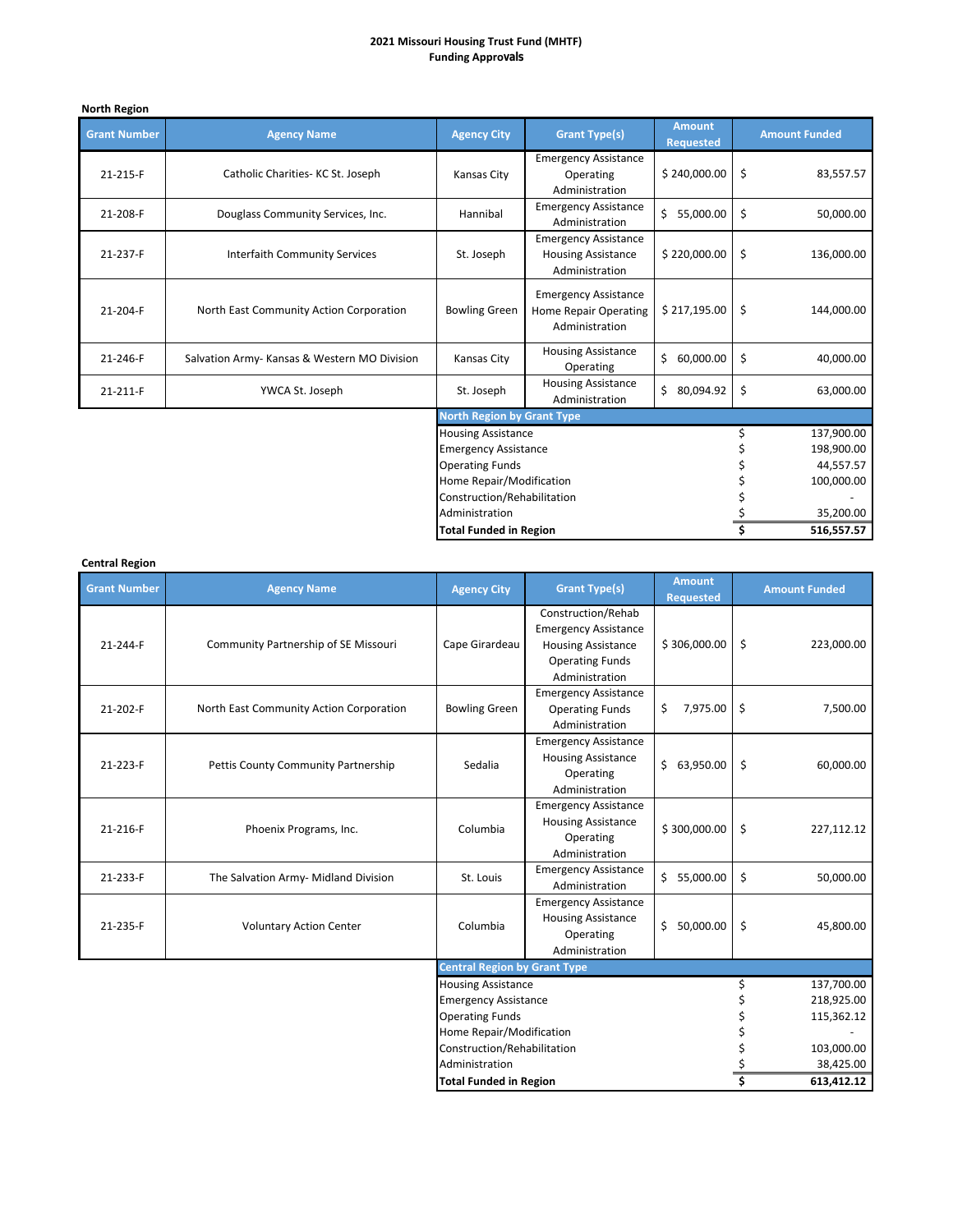## **2021 Missouri Housing Trust Fund (MHTF) Funding Recommendations**

| South Region                                  |                                                    |                                   |                                                                                                                     |                                   |                         |                      |
|-----------------------------------------------|----------------------------------------------------|-----------------------------------|---------------------------------------------------------------------------------------------------------------------|-----------------------------------|-------------------------|----------------------|
| <b>Grant Number</b>                           | <b>Agency Name</b>                                 | <b>Agency City</b>                | <b>Grant Type(s)</b>                                                                                                | <b>Amount</b><br><b>Requested</b> |                         | <b>Amount Funded</b> |
| 21-226-F                                      | <b>Catholic Charitites of Southern Missouri</b>    | Springfield                       | <b>Emergency Assistance</b><br><b>Housing Assistance</b><br><b>Operating Funds</b><br>Home Repair<br>Administration | \$325,000.00                      | \$                      | 250,000.00           |
| 21-220-F                                      | Delta Area Economic Opporunity Corporation         | Portageville                      | <b>Emergency Assistance</b><br><b>Housing Assistance</b><br><b>Operating Funds</b><br>Administration                | \$330,000.00                      | \$                      | 241,250.00           |
| 21-213-F                                      | Economic Security Corp of SW Area                  | Joplin                            | <b>Housing Assistance</b><br><b>Operating Funds</b><br>Administration                                               | \$232,500.00                      | \$                      | 122,725.75           |
| 21-241-F                                      | Isabel's House, Crisis Nursery of the Ozarks, Inc. | Springfield                       | <b>Emergency Assistance</b><br><b>Housing Assistance</b><br>Administration                                          | \$65,000.00                       | \$                      | 50,000.00            |
| 21-217-F                                      | Ozark Action, Inc.                                 | <b>West Plains</b>                | <b>Emergency Assistance</b><br><b>Housing Assistance</b><br><b>Operating Funds</b><br>Administration                | \$165,000.00                      | \$                      | 150,000.00           |
| 21-206-F                                      | South Central Missouri Community Action Agency     | Winona                            | Home Repair<br>Administration                                                                                       | \$165,000.00                      | \$                      | 75,000.00            |
| 21-231-F                                      | The Salvation Army- Midland Division               | St. Louis                         | <b>Emergency Assistance</b><br>Administration                                                                       | \$16,500.00                       | \$                      | 15,000.00            |
|                                               |                                                    | <b>South Region by Grant Type</b> |                                                                                                                     |                                   |                         |                      |
|                                               |                                                    | <b>Housing Assistance</b>         |                                                                                                                     |                                   | \$                      | 238,500.00           |
|                                               |                                                    | <b>Emergency Assistance</b>       |                                                                                                                     |                                   | Ś                       | 261,000.00           |
|                                               |                                                    | <b>Operating Funds</b>            |                                                                                                                     |                                   |                         | 173,975.75           |
|                                               |                                                    | Home Repair/Modification          |                                                                                                                     |                                   | \$                      | 157,500.00           |
| Construction/Rehabilitation<br>Administration |                                                    |                                   |                                                                                                                     |                                   |                         |                      |
| <b>Total Funded in Region</b>                 |                                                    |                                   |                                                                                                                     |                                   | 73,000.00<br>903,975.75 |                      |
|                                               |                                                    |                                   |                                                                                                                     |                                   |                         |                      |

## **Kansas City Region**

| <b>Grant Number</b> | <b>Agency Name</b>                            | <b>Agency City</b>                      | <b>Grant Type(s)</b>                                                       | <b>Amount</b><br><b>Requested</b> | <b>Amount Funded</b> |
|---------------------|-----------------------------------------------|-----------------------------------------|----------------------------------------------------------------------------|-----------------------------------|----------------------|
| 21-214-F            | Catholic Charities- KC St. Joseph             | Kansas City                             | <b>Emergency Assistance</b><br>Administration                              | \$165,000.00                      | \$<br>35,000.00      |
| 21-227-F            | Community LINC                                | Kansas City                             | <b>Emergency Assistance</b><br><b>Housing Assistance</b><br>Administration | \$300,000.00                      | \$<br>97,500.00      |
| 21-221-F            | <b>Community Services League</b>              | Independence                            | <b>Emergency Assistance</b><br>Administration                              | \$165,000.00                      | \$<br>75,000.00      |
| 21-234-F            | Hope Faith                                    | Kansas City                             | <b>Housing Assistance</b><br>Administration                                | \$31,200.00                       | \$<br>13,000.00      |
| 21-201-F            | Metropolitan Lutheran Ministry                | Kansas City                             | <b>Emergency Assistance</b><br><b>Housing Assistance</b><br>Administration | \$225,000.00                      | \$<br>77,500.00      |
| 21-222-F            | Northland Neighborhoods, Inc.                 | Kansas City                             | Home Repair<br>Administration                                              | \$165,000.00                      | \$<br>75,000.00      |
| 21-245-F            | reStart, Inc.                                 | Kansas City                             | <b>Housing Assistance</b><br>Administration                                | \$102,690.00                      | \$<br>18,557.57      |
| 21-242-F            | SAVE, Inc.                                    | Kansas City                             | <b>Emergency Assistance</b><br><b>Housing Assistance</b><br>Administration | \$220,000.00                      | \$<br>125,000.00     |
|                     |                                               | <b>Kansas City Region by Grant Type</b> |                                                                            |                                   |                      |
|                     |                                               | <b>Housing Assistance</b>               |                                                                            |                                   | \$<br>190,401.82     |
|                     |                                               | <b>Emergency Assistance</b>             |                                                                            |                                   | 207,000.00           |
|                     |                                               | <b>Operating Funds</b>                  |                                                                            |                                   |                      |
|                     |                                               | Home Repair/Modification                |                                                                            |                                   | 67,500.00            |
|                     | Construction/Rehabilitation<br>Administration |                                         |                                                                            |                                   |                      |
|                     | <b>Total Funded in Region</b>                 |                                         |                                                                            | 51,655.75<br>516,557.57           |                      |